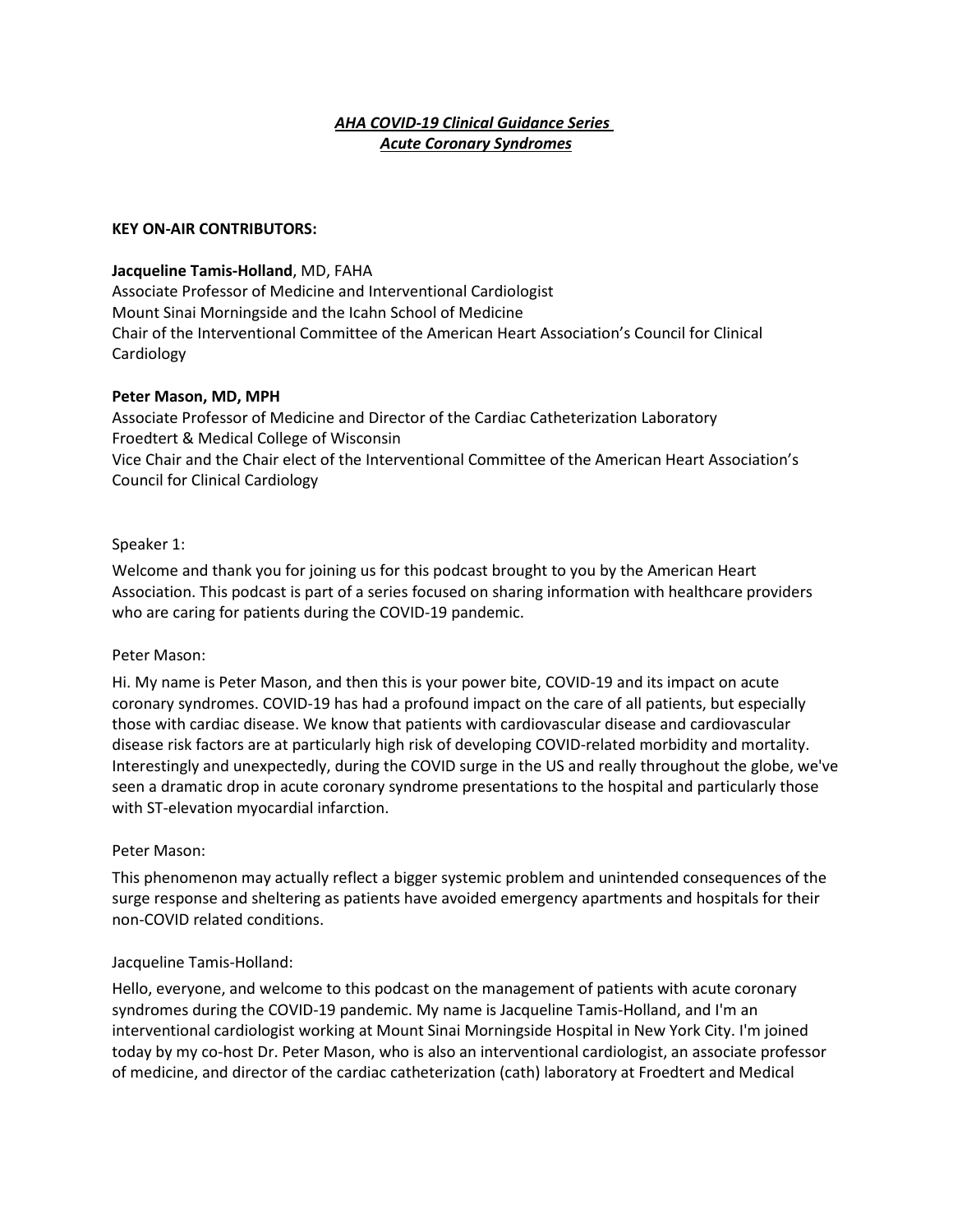College of Wisconsin. Peter, I understand your hospital had a very systematic approach to preparing for this pandemic. Can you tell me the measures you took in the cath lab to prepare for this surge?

### Peter Mason:

Yeah, Jacqueline. In Milwaukee and the Froedtert Medical College of Wisconsin in particular, our surge planning began in early March and really greatly benefited from the experience and lessons learned from institutions and colleagues at COVID hotspots around the globe. As we were not really fully affected by the virus in our community, we dedicated our initial efforts to search planning and the definition of best practices within this really uncertain time.

### Peter Mason:

Some of the critical things we did within the cath lab in the management of acute coronary syndrome (ACS) is to identify and procure the necessary personal protection equipment or PPE, develop lab policies and procedures for the management of patients with COVID-19 infection and those considered persons under investigation or PUI. We changed our staff models to encourage social distancing and safety, and we canceled elective cases to help promote social distancing and ensure patient and staff safety, as well as to conserve resources, both PPE and human, for surge response. For cardiac emergencies, we identified a dedicated COVID room and COVID supply cart.

### Peter Mason:

We work with our emergency medical system (EMS) and emergency department (ED) colleagues to help identify at-risk and infected patients and developed guidelines for patient and staff safety. We had COVID working groups within our division and Heart and Vascular Service Line, which met regularly to discuss key information and developments, generate consensus on policies and procedures, and we help disseminate information, as well as operationalized changes in the management of ACS and other cardiac-related conditions. For ACS in particular, we stressed to our colleagues the importance of recognizing COVID-related complications, as well as recognizing the fact that many COVID patients hospitalized would have potentially incidental rises in their cardiac biomarkers.

# Peter Mason:

We educated our colleagues about prevalence and potential problem and stressed the importance of fighting the infection first and treating only those with true ischemic syndromes or complications. Although contingency plans were developed for more drastic measures involving things such as lytics (thrombolytic agents) or ST-segment elevation myocardial infarction (STEMI), we did not formally change any of our protocols for ACS patient management. Now, approximately six to eight weeks later, our regional surge has passed us and it was not overwhelming. We're beginning to reopen our system for elective outpatient cardiac services. Jacqueline, I know New York has been one of the hardest hit cities in the entire world. What were your experiences in treating patients with ACS?

# Jacqueline Tamis-Holland:

Before the big surge, Mount Sinai Morningside and other hospitals throughout the system sat down and really created policies, internal policies for how we would manage our patients with STEMI and NSTEMI during this time. Much like the policy created by Society for Cardiovascular Angiography and Interventions (SCAI) in the American College of Cardiology (ACC), we agreed that we would take all patients with STEMI to the cath lab when appropriate and to select only really moderate to high risk patients with non-STEMI for cath lab management. Shortly after this meeting though, there was a flood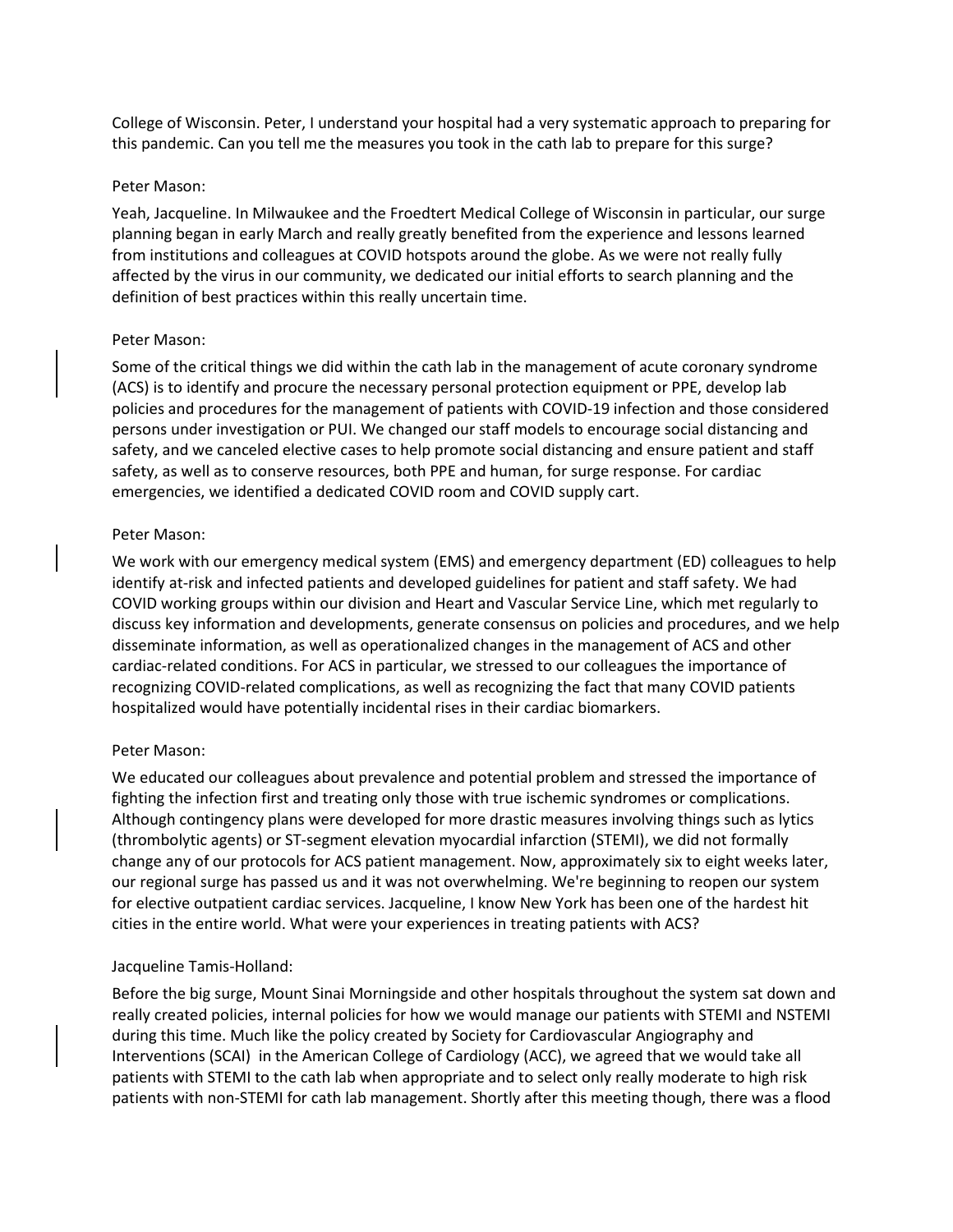of patients to our ER (emergency room). Our cath lab staff, our fellows, our nurse practitioners, our attendings, and our medical assistants were all sent and deployed to all other parts of the hospital.

### Jacqueline Tamis-Holland:

Essentially our cath lab was literally closed with the exception of emergencies for the last six weeks. When reviewing our troponin data, we did find that almost 90% of our patients on admission had troponin testing done. Among those that had troponin testing done, about one-third of them had elevated troponins. Very few of our patients had levels greater than one. In almost all of these cases where we noted elevated troponins, we found that really nobody had... Very few had any accompanying clinical syndrome to suggest an ACS.

### Jacqueline Tamis-Holland:

I think at the current time we'd all agree that the troponin positives we are seeing likely reflect myriad etiologies, including myocardial injury from either myocarditis or an unrecognized pulmonary embolism (PE) or some other form of a myocardial injury. Most of our patients are not really having a clinical syndrome, so it's less often a result of a type one or a type two infarction. In our hospital, only a small percentage of the troponin elevations were modest in size and this was usually seen in our older patients or patients with underlying risk factors.

### Jacqueline Tamis-Holland:

Because we really didn't know the etiology for those patients with elevated troponins, particularly the modest ones, if there were no other underlying contraindications we treated them with standard guideline directed medical therapy. But a lot of our patients had contraindications and couldn't necessarily get one type of therapy. For the rest of the patients or for all of them, after optimization of their care and they were sent home, really nobody went to the cath lab. Only one of our patients with ACS went to the cath labs.

#### Jacqueline Tamis-Holland:

Over the next couple of weeks, now that those patients who have recovered and are doing well and our labs are starting to open up again, we're hoping to bring some of these patients back for further evaluation, particularly the ones who had a true clinical scenario of NSTEMI (non-STEMI). With respect to our STEMIs, we saw a tremendous reduction in the overall cases, including the STEMI activations. Quite frankly, in the last six weeks, we haven't seen a single STEMI that actually underwent primary PCI (percutaneous coronary intervention). The few activations we did have were either false positive patients or patients who were terminally ill and really not an appropriate candidate for our labs, so that's why we never took anybody to the lab.

#### Jacqueline Tamis-Holland:

But when you look at the data from Dr. Sripal Bangalore and colleagues at NYU, you see that about half of patients with COVID and ST-elevations on EKG (electrocardiogram) were really STEMI mimics. They define STEMI mimics as patients with either nonobstructive disease or normal ejection fraction with no underlying symptoms. It seems that we're seeing in general that a large proportion of patients with STEMI on EKG are not actually STEMI at all. What about you, Peter? What's your sense of this STEMI volume?

Peter Mason: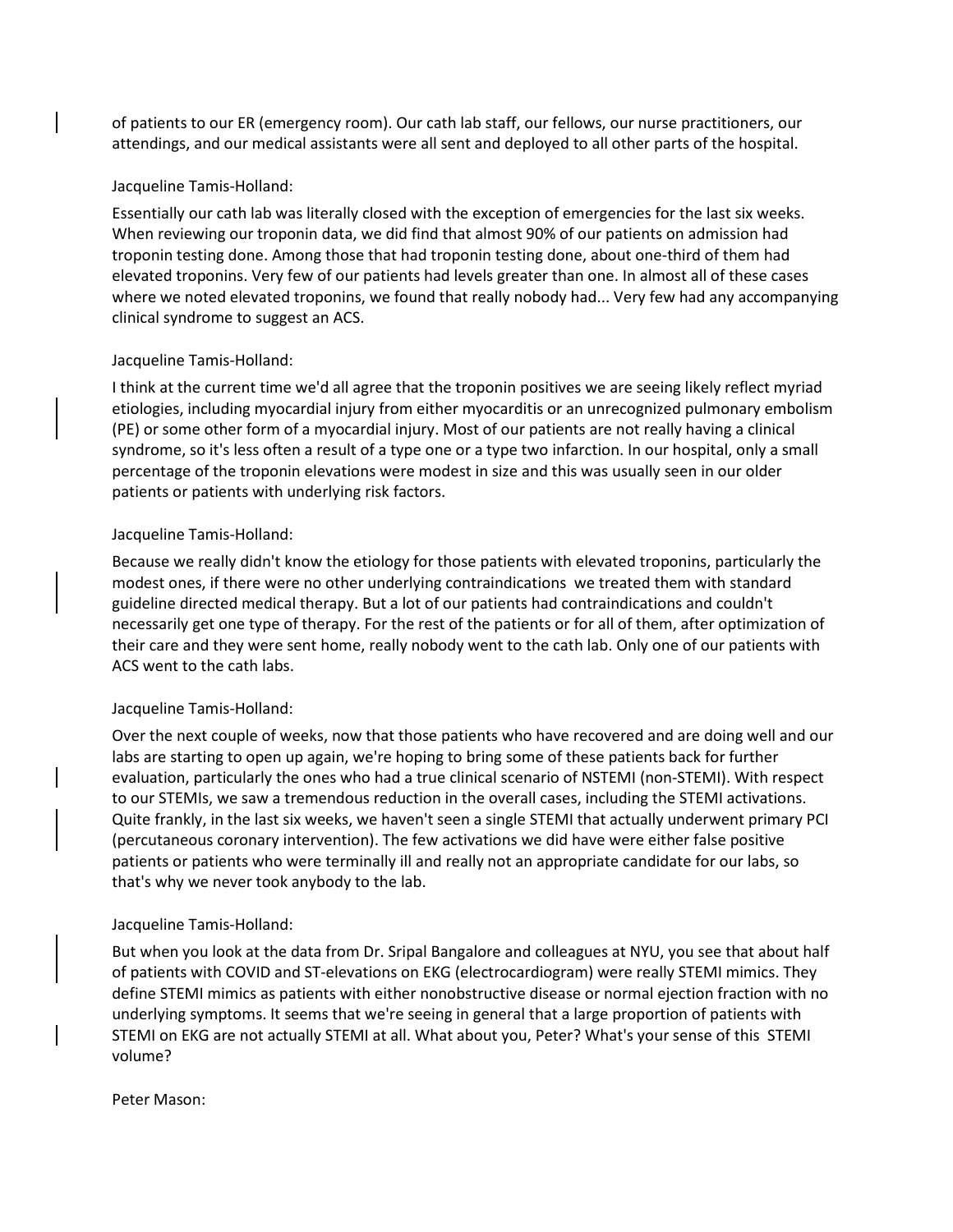Similar to your experience, we definitely saw a reduction in overall STEMI volume. I think this was coincident with the declaration of the national state of emergency on March 16th and there was constant safer at home order on March 23rd. That's when we really began to see a drop in ACS volumes and STEMI activations at our institution. This too was observed throughout the nation and globe. In a recent online ACC poll published earlier this week, over 95% of the 500 respondents reported decrease in STEMI volume at their institution with 56% reporting a greater than 50% decline. Then over the last two to three weeks, we've seen several publications that have helped validate this as a true global phenomenon.

# Peter Mason:

From Spain, Rodriguez and colleagues reported a pooled analysis of their 71 hospital STEMI care network where they found that there was a 40% reduction in primary PCI in STEMI and a 50% reduction in ACS volume. From Austria, Dr. Metzler and colleagues reported a pool analysis of 17 public PCI centers and reported that between the first and fourth week of March, there was a 24 and 49% relative risk reduction or relative reduction, sorry, in STEMI and NSTEMI volumes respectively. Compared to historical trends, this represented a per month difference between observed and expected cases of approximately 275 cases.

# Peter Mason:

Finally, from the US (United States) pool results from a nine high volume PCI center study reported a 38% reduction in STEMI activations during the month of March compared to the preceding two month period. Interestingly and anecdotally, over the last several weeks, we've seen a rise in ACS volume and STEMI activations compared to the preceding four or five week. Jacqueline, I know there are a number of concerns and theories about the observed drop in STEMI and ACS volume. What is your understanding and opinion about this?

# Jacqueline Tamis-Holland:

Peter, there are two competing ideas for the reduction in STEMI numbers and some people have postulated that there may be biologically fewer MIs because there's a reduction in the number of people experiencing plaque rupture. In support of this, there is certainly more sheltering and family support going on now. Work hours are generally fewer. People are not commuting and people may be working less in general. Additionally, since people are not eating out and perhaps they're sleeping more, they may actually be following a healthier lifestyle.

# Jacqueline Tamis-Holland:

On the other hand, studies have shown that in the early days after 9/11, the prevalence of posttraumatic stress disorder was 10 to 15%, which is much higher than we see during ordinary times. In keeping with this, during these stressful times during 9/11, they saw a 25% increase in AMI (acute myocardial infarction) volume in New York City during those times. I would suppose that in the current scenario, one would expect similar consequences. In my opinion, it's certainly a stressful time. People are more fearful about their health, the health of their loved ones. They have a lot of stress about work and about the economy.

# Jacqueline Tamis-Holland:

Additionally, the data from the flu epidemic has shown, if anything, there's a six-fold higher number of infarctions during this time. Therefore, I would expect that this viral syndrome, which is much more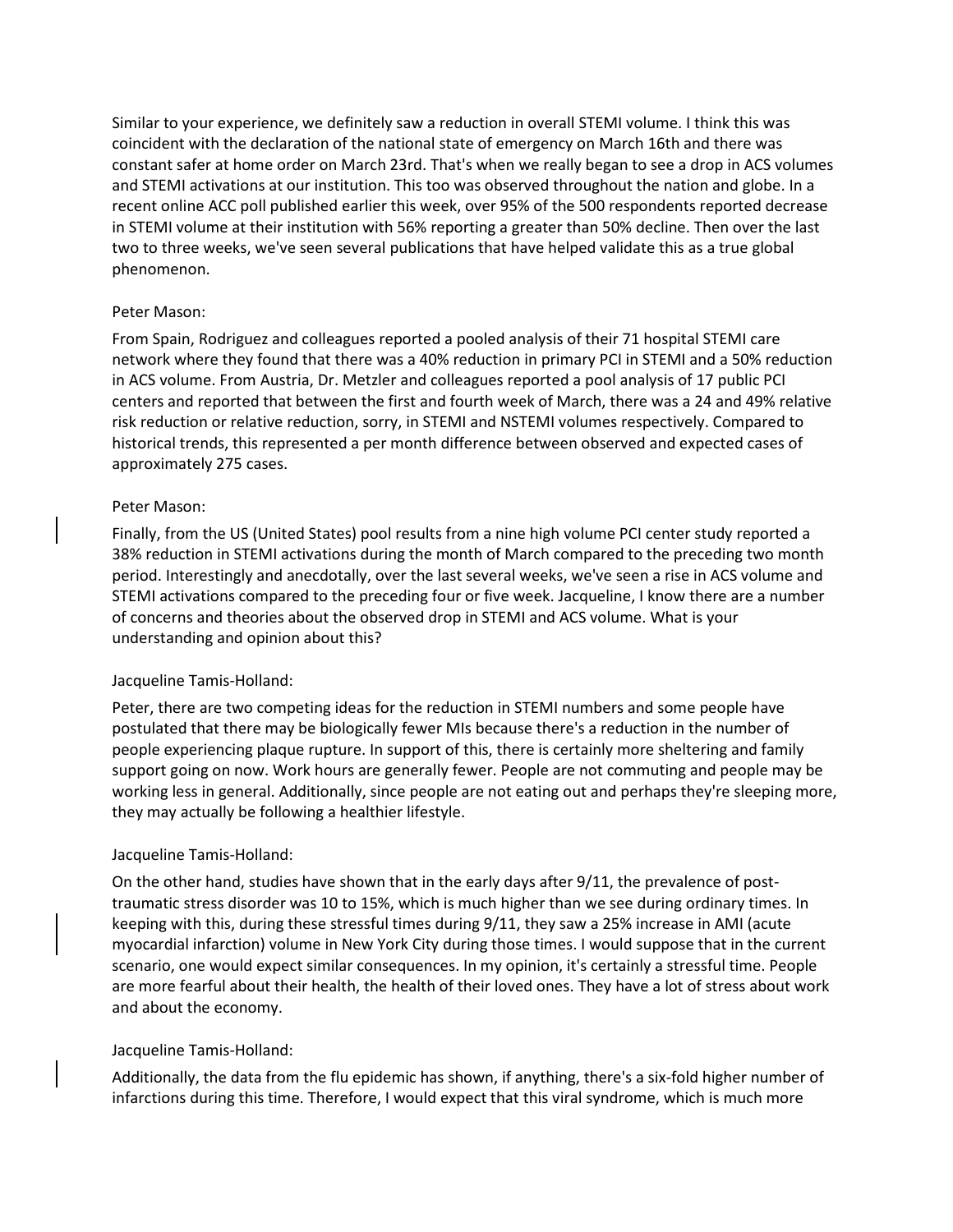severe, would probably present with similar findings. Finally, let's face the facts. In New York City at least, a lot of our parks are closed. Our beaches are closed. Our gyms are closed. People are actually not following a healthy lifestyle as opposed to the idea of sheltering at home and having a better lifestyle. In the end, while I think it is possible that there are biologically fewer events, I think it is more likely that people are just not coming to the hospital. What do you think, Peter?

#### Peter Mason:

Yeah, I agree that the most likely explanation is that people are staying at home. Frankly, this is the most concerning explanation. Patients are frankly scared to even leave their homes, let alone to seek medical care in an emergency department or a hospital. I think certain patients may be confused about their symptoms and whether they're shortness of breath, fatigue or chest pain is caused by an infection or a cardiac process. Then anecdotally, I know that some patients have even said that they recognize that their symptoms were cardiac, but they self-sacrificed. They stayed at home assuming that their symptoms would get better or that their predicament did not warrant attention compared to those that were suffering from COVID.

### Peter Mason:

Regardless, I think it's becoming clear that the global COVID pandemic and social distancing has had a huge impact on non-infection related medical care and outcomes. Recent CDC data and an article in *The New York Times* indicated that there's a very large mortality burden that exceeds the COVID statistics, as well as the historical trends. It's hypothesize that this gap is likely explained by an under reporting or under testing of COVID related deaths, as well as the unintended consequences that sheltering may have had on patient's access to medical care for non-COVID related conditions.

#### Peter Mason:

Again, from, I discussed earlier, Dr. Metzler and colleagues from Austria, but they estimated that about 270 people may have stayed home with their heart attack during the month of March. Then if they assumed a 40% mortality for the medical management of STEMI, that this could result in a theoretical death toll of about 110 patients due to undertreatment. Interestingly, this number, 110, actually exceeded the cumulative number of COVID related deaths in Austria on March 29, which was 97.

# Peter Mason:

Yet to be determined more longer term implications may even be equally or greater concerning and that's the potential for us to see a surge of cardiac patients with sequela of untreated cardiac emergencies or acute phenomenon or even undertreated chronic cardiac disease. We might see an influx of patients with severe cardiomyopathy and cardiogenic shock, ventricular arrhythmias from their untreated demise, as well as mechanical complications from AMI, such as VSDs ventricular septal defects, free wall ruptures, ischemic MR (mitral regurgitation), and ventricular aneurysms.

# Jacqueline Tamis-Holland:

Yes. Peter, we are seeing a little evidence of this right now in New York City. When we look at the calls to 911 for cardiac arrest and we look at that from last year at this time, there were 69 calls on average a day for cardiac arrests in New York City to 911. Of these, about 39% of those patients had died either in the hospital or on arrival. During the month of March to April this past month, there were an average of 195 calls to 911 for cardiac arrest during these times, which is practically three times as high as what they saw in the past year. Of these, two-thirds of the patients had died.